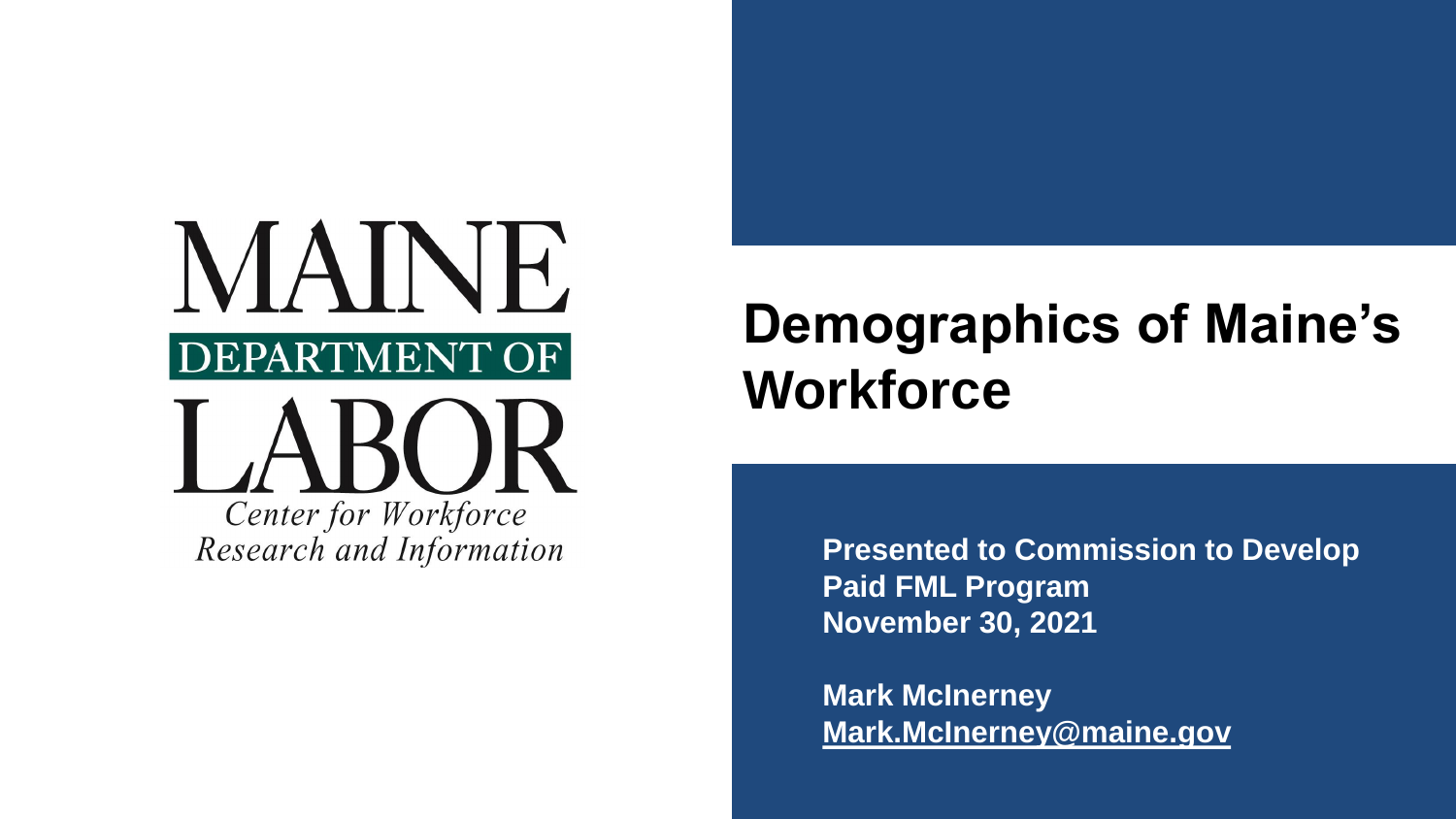## **Maine Population**

1,400,000 1,300,000 1,200,000 Population 1,100,000 1,000,000 900,000 1980 1950 1955 1960 1970 2000 2010 1965 1975 1985 1990 1995 2005 2015

- Maine's population has stayed relatively unchanged over the past 15+ years
- Following steady population growth throughout the second half of the 20th century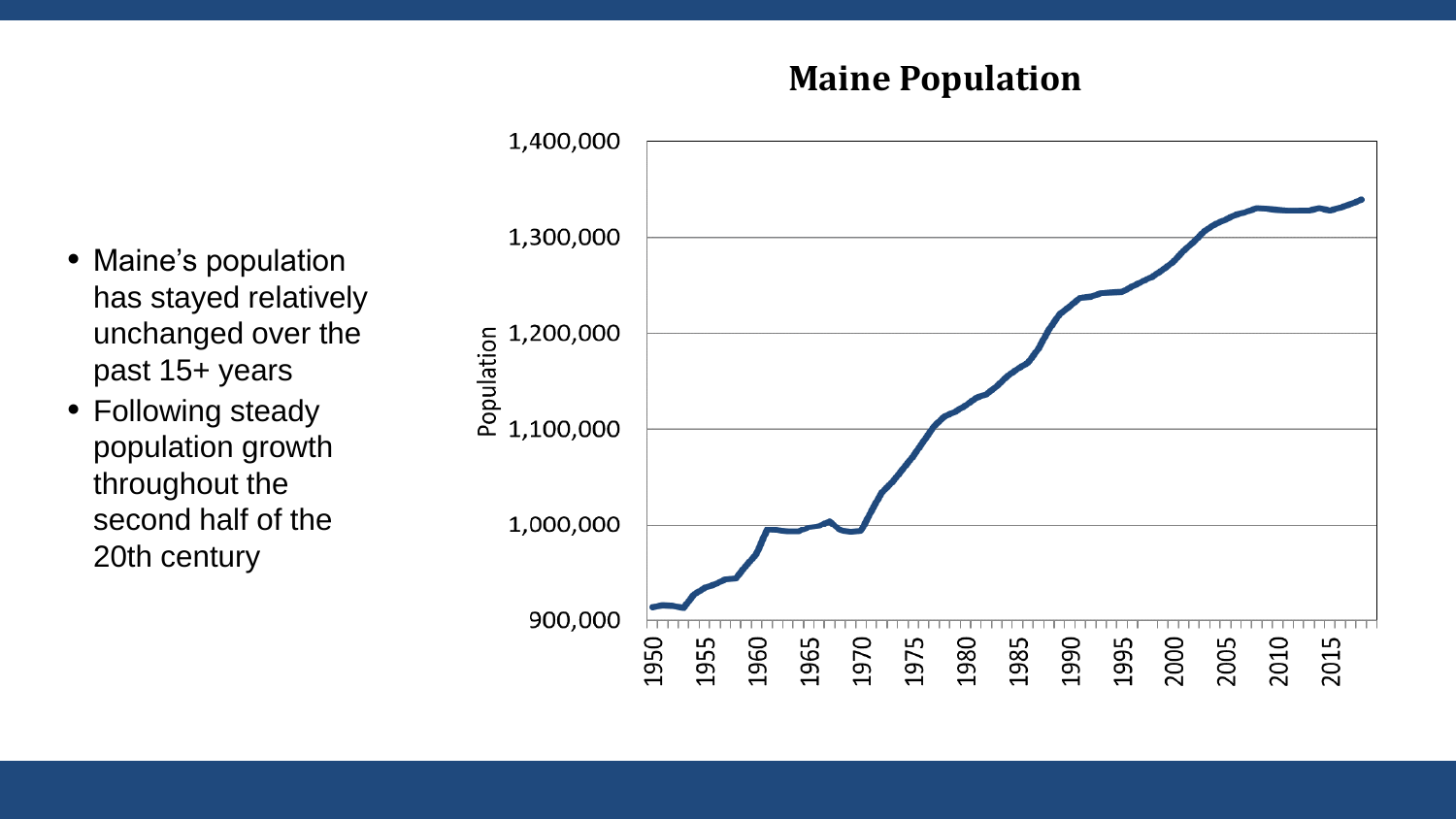### **Median Age, U.S and Maine**

- The median age in the U.S. has gradually increased in the last four decades
- The increase was sharper in Maine which had the highest median age in the U.S. through 2019

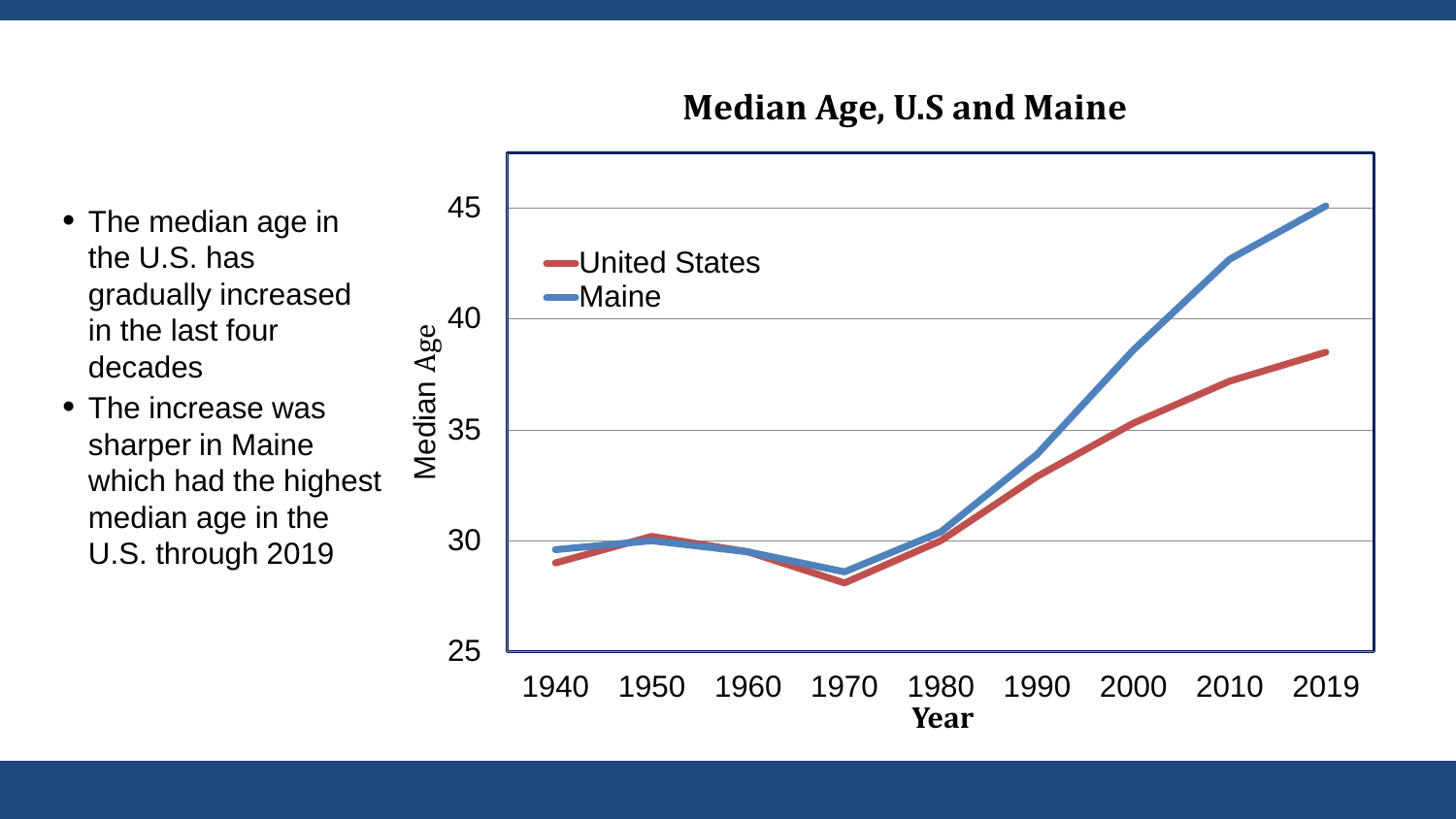## **Maine Natural Population Change**

- Explained by a decline in the birth rate
- Maine experienced a natural population decrease in 8 of 9 years from 2011-2019
- Modest population growth has been driven by in-migration in recent years

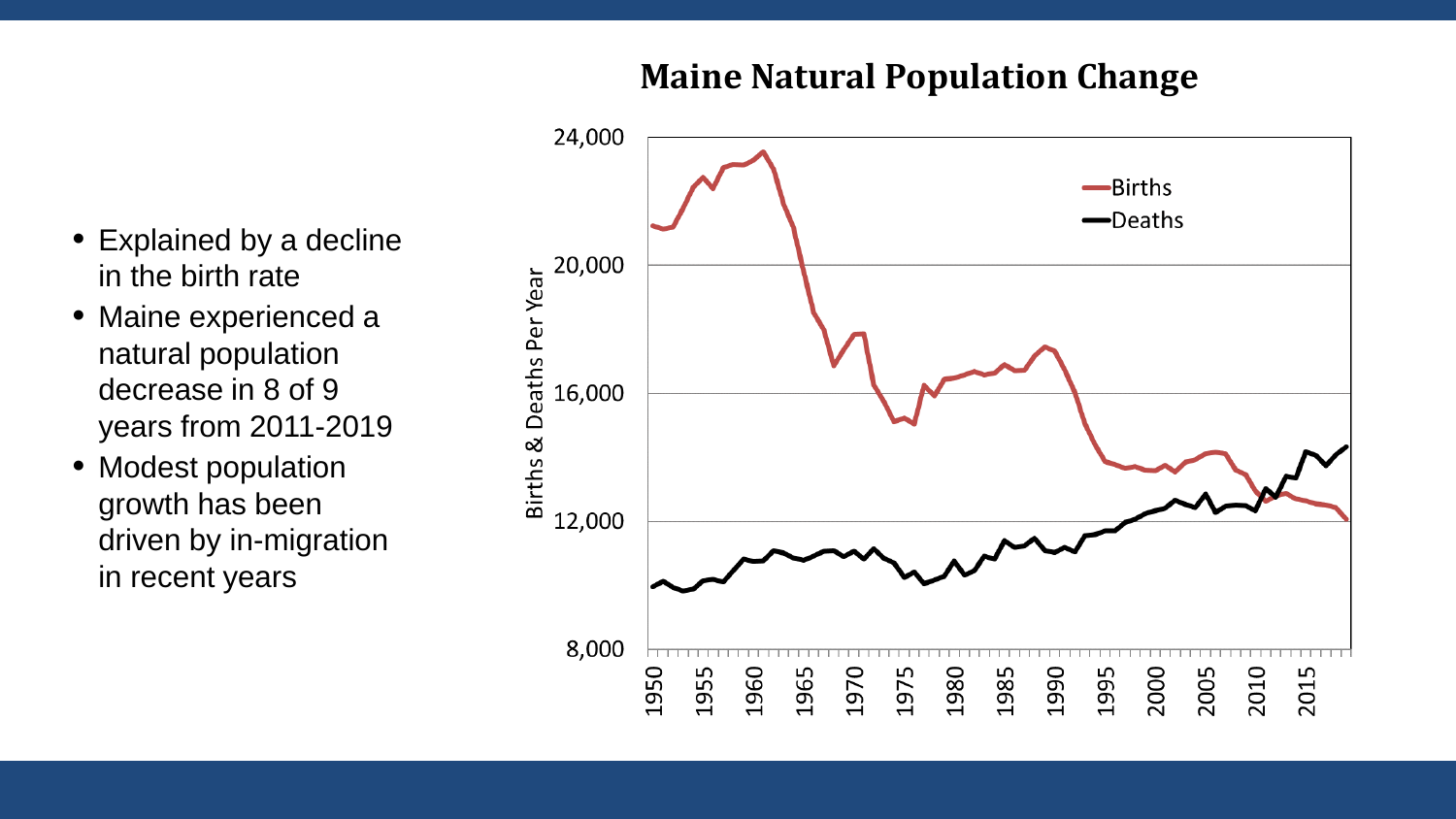100% 85 years and over  $18K$ 80 to 84 years  $22K$ 75 to 79 years  $32K$ 70 to 74 years 41K 65 to 69 years 51K 60 to 64 years **54K** 55 to 59 years **54K** 50 to 54 years **56K** 45 to 49 years 69K 40 to 44 years 91K 35 to 39 years  $102K$ 30 to 34 years 106K 25 to 29 years 99K 20 to 24 years **86K** 15 to 19 years **88K** 10 to 14 years 85K 5 to 9 years 89K Under 5 years **86K** 470.3%

#### **1990 Decennial Census 2019 American Community Survey**



• In the last 30 years, the largest segment of Maine's population has moved from prime working ages (25-44) toward later career or retirement ages (55-74)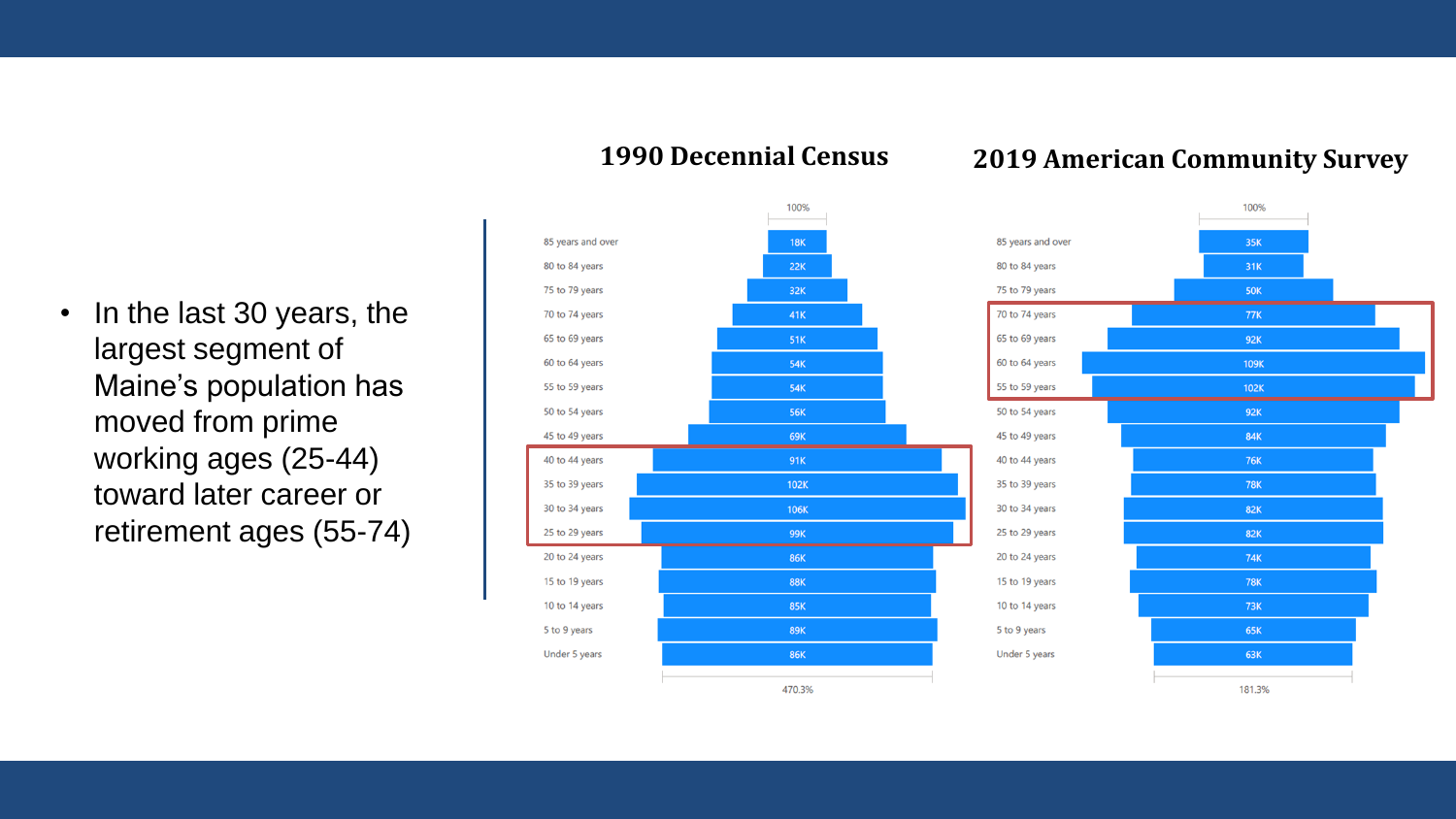#### **Projected Population Change 2018 to 2028**

- Maine's population in the 45-64 age groups is projected to decline through 2028
- While the age 65 plus population is expect to grow substantially

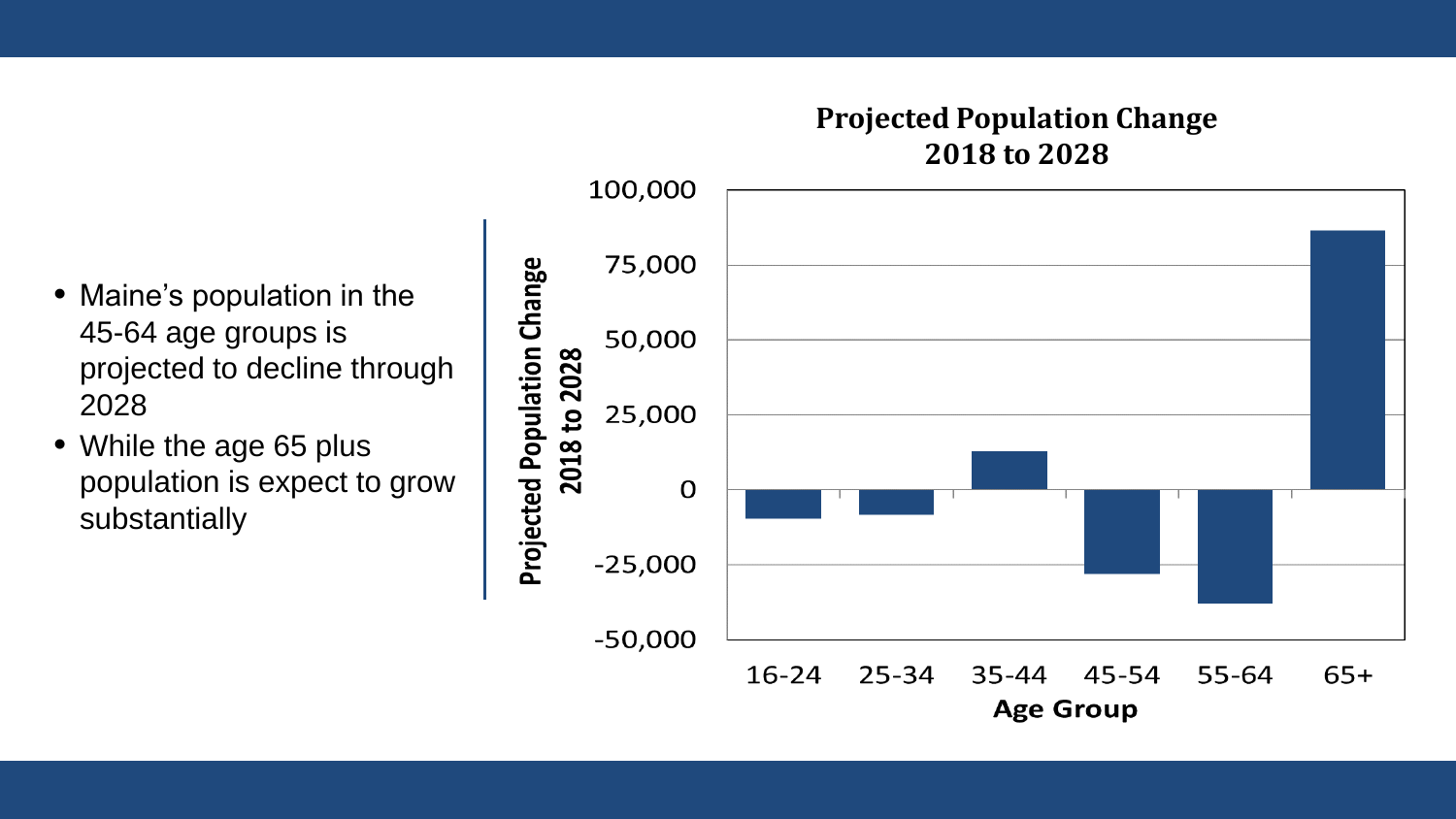# **Maine's Labor Force**

- The labor force includes those who are employed and those who are not employed but are actively seeking work—the unemployed
	- Retired and others not employed and not seeking work are not in the labor force
- Maine's aging population has contributed to a gradual decline in labor force participation rates in the 20-year period *leading up to the pandemic*
- Maine's labor force participation rate has decreased substantially *during the pandemic*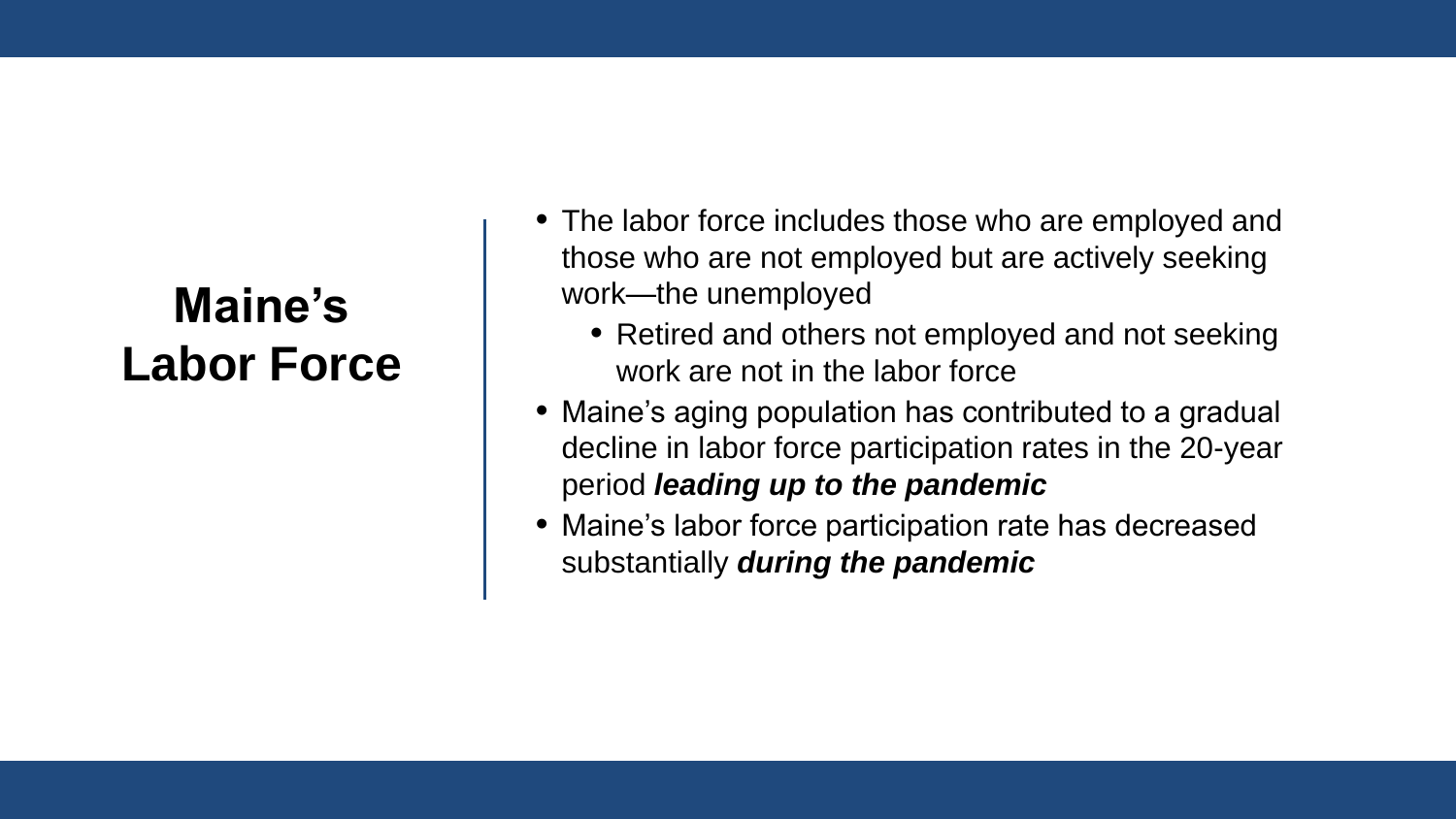## **Labor Force Participation Rates**

(Seasonally Adjusted)

- 65% 63% 61% 59% -Maine -U.S. 57%  $\frac{1}{2}$ <br>Apr<br>Jul<br>Oct  $\frac{5}{7}$   $\frac{1}{9}$   $\frac{1}{10}$   $\frac{20}{4}$   $\frac{5}{7}$   $\frac{1}{9}$   $\frac{1}{10}$  $Jan-18$  $\frac{1}{2}$  or Jan-19 Apr
- There would be *22,500 additional people* in Maine's labor force today
- If the labor force participation rate was the same as it was before the pandemic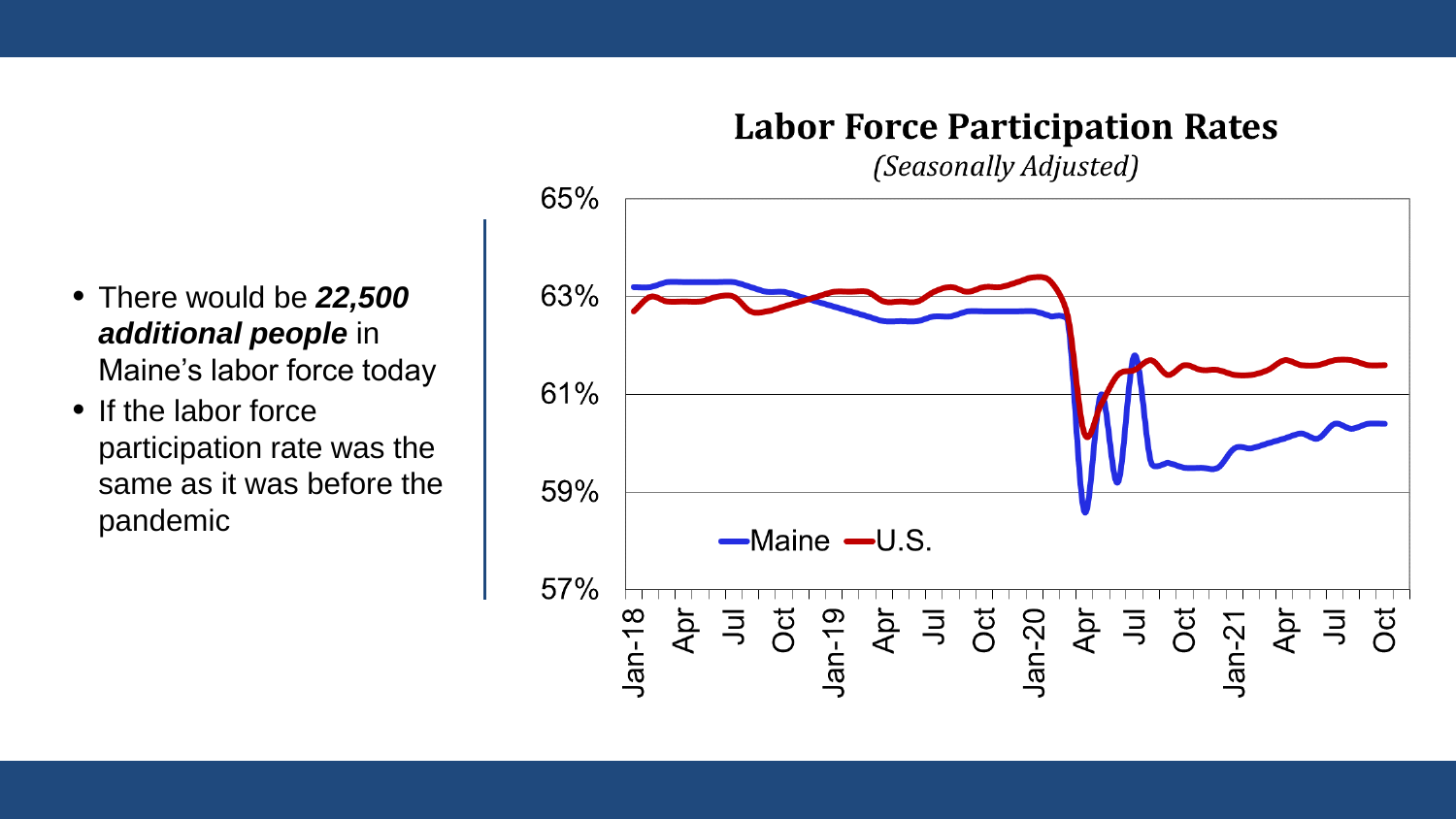#### **Maine's Labor force 1950 through 2018, 2028 Projection**

- With fewer young people aging into prime working ages
- Relative to an older population expected to participate at lower rates
- Maine's labor force is projected to contract modestly between 2018- 2028

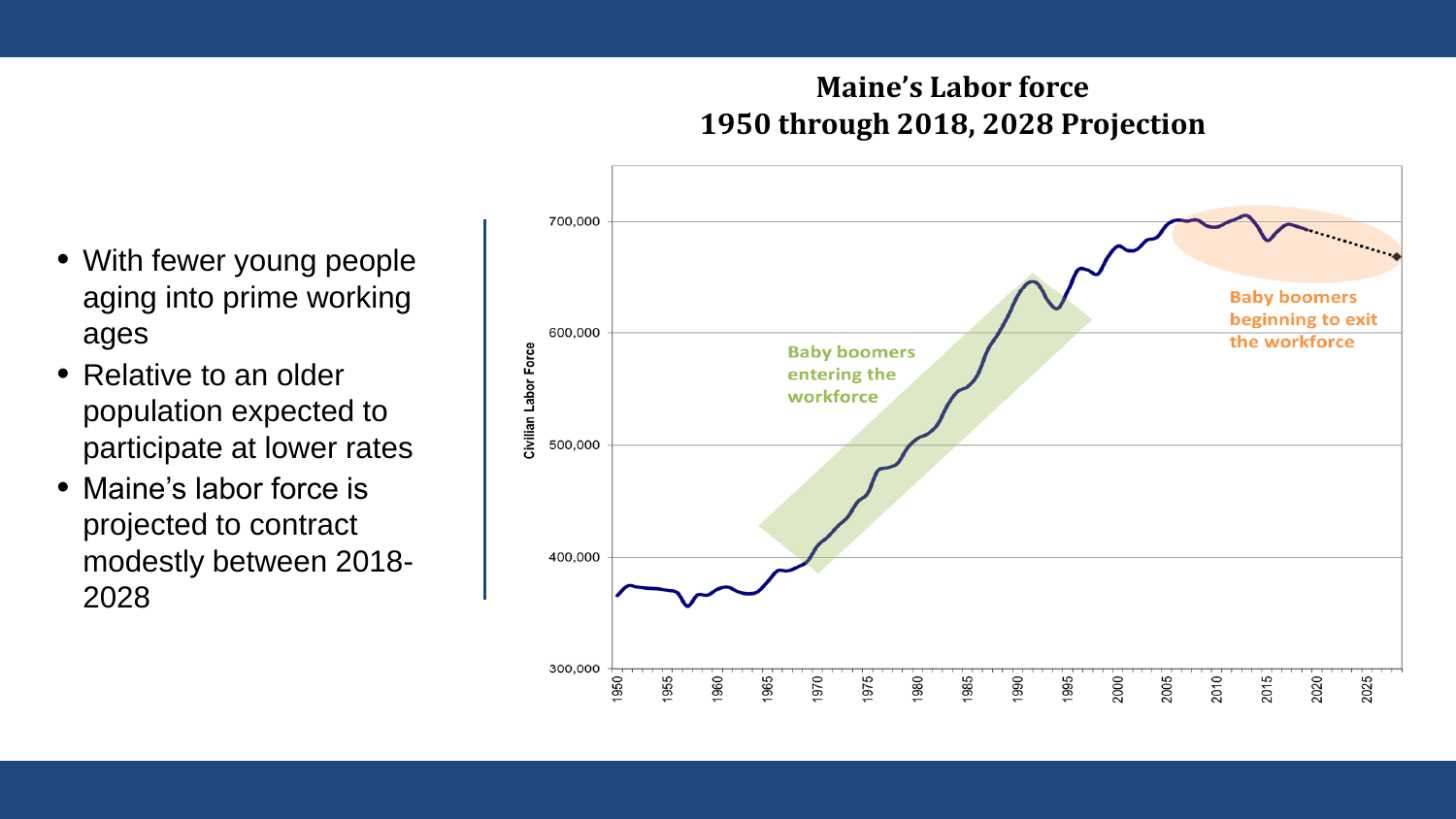## **Labor Force Participation Rate**

*(by Gender, 2020)*



- Labor force participation is lower among women in younger age groups
- Converging in the 45 to 54 age range
- Then begins to decrease among both groups with age

Female Participation Rate Male Participation Rate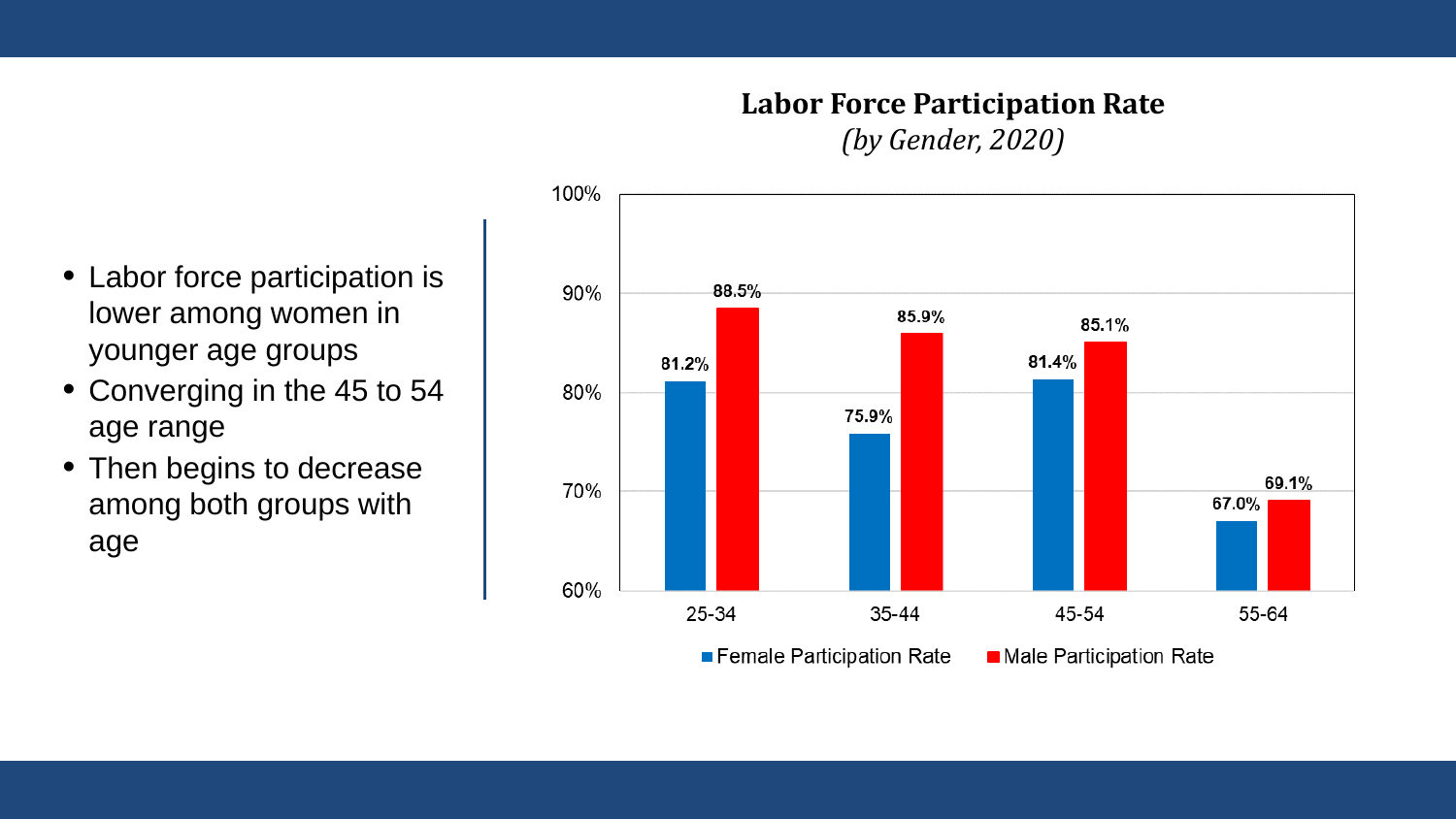#### **Full-Time, Part-Time Employment Status** *(by Gender, 2020)*

42 Part Time 83 289 Full Time 229 50 100 150 200 250 300 0 Level in Thousands  $Male$  Female

 Women in Maine are more likely than men to be working part time rather than full time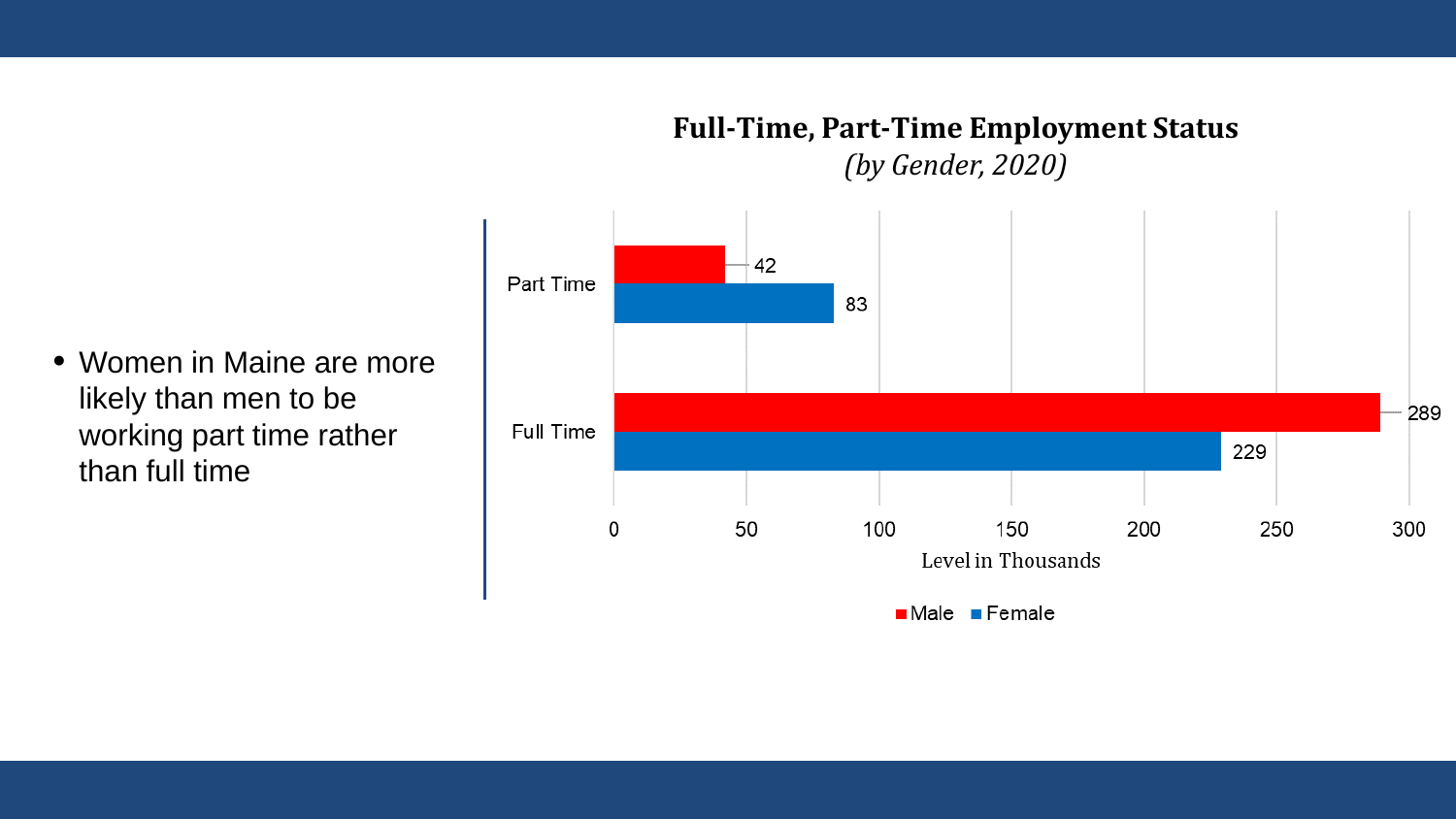# **Household Structure Census American Community Survey**



There are approximately 347,000 households in Maine



About 272,000 are married couple families



128,500 are households with children under the age of 18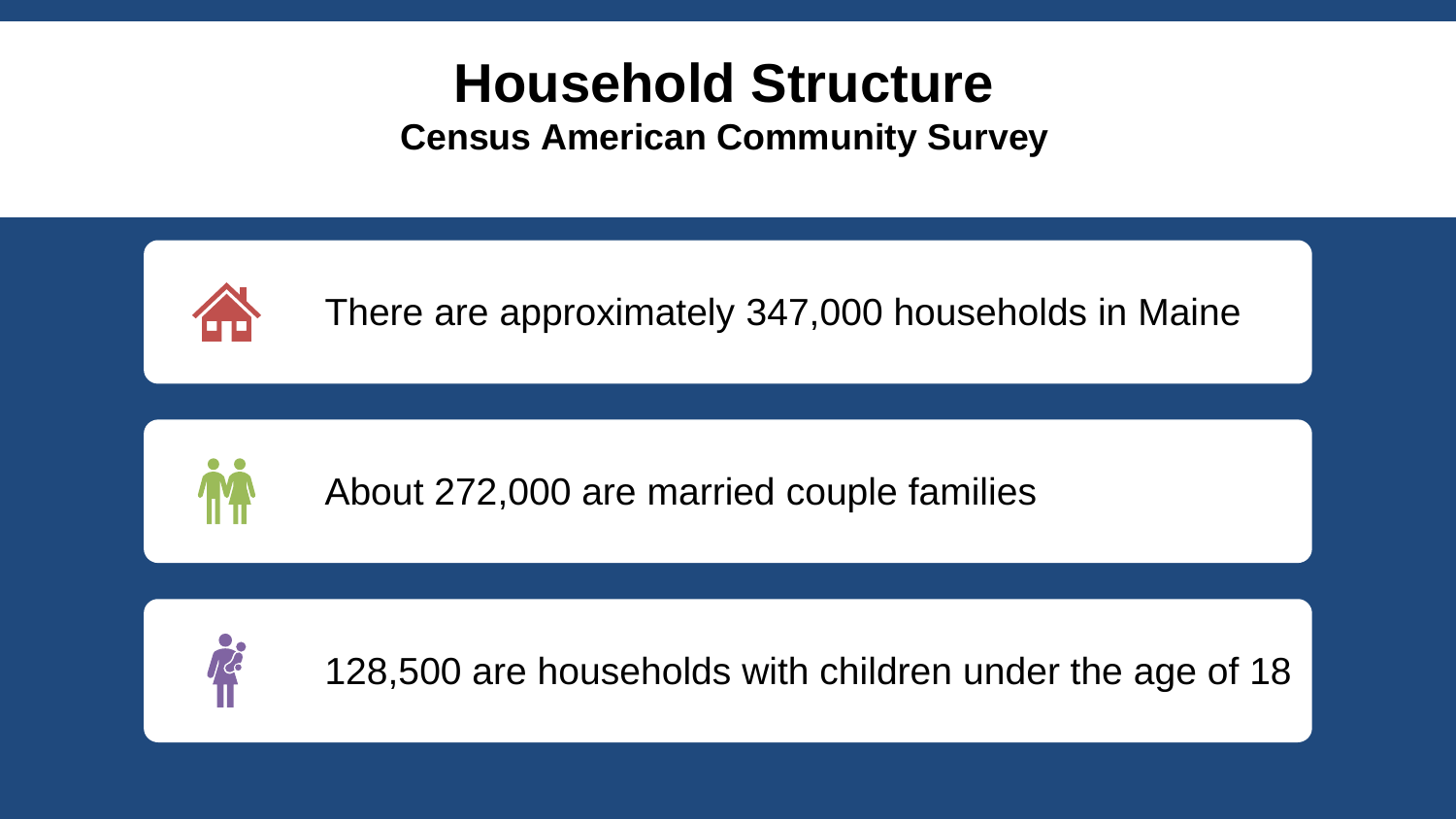# **Average Weekly Wage**

- Maine's average weekly wage is \$1,005 (second quarter of 2021)
- Average weekly wage values are calculated using total wages divided by the average employment level
- Part time and seasonal wages are included in this figure
	- Employers report total wages to the Maine Department of Labor but do not report hours and whether a worker is part time, full time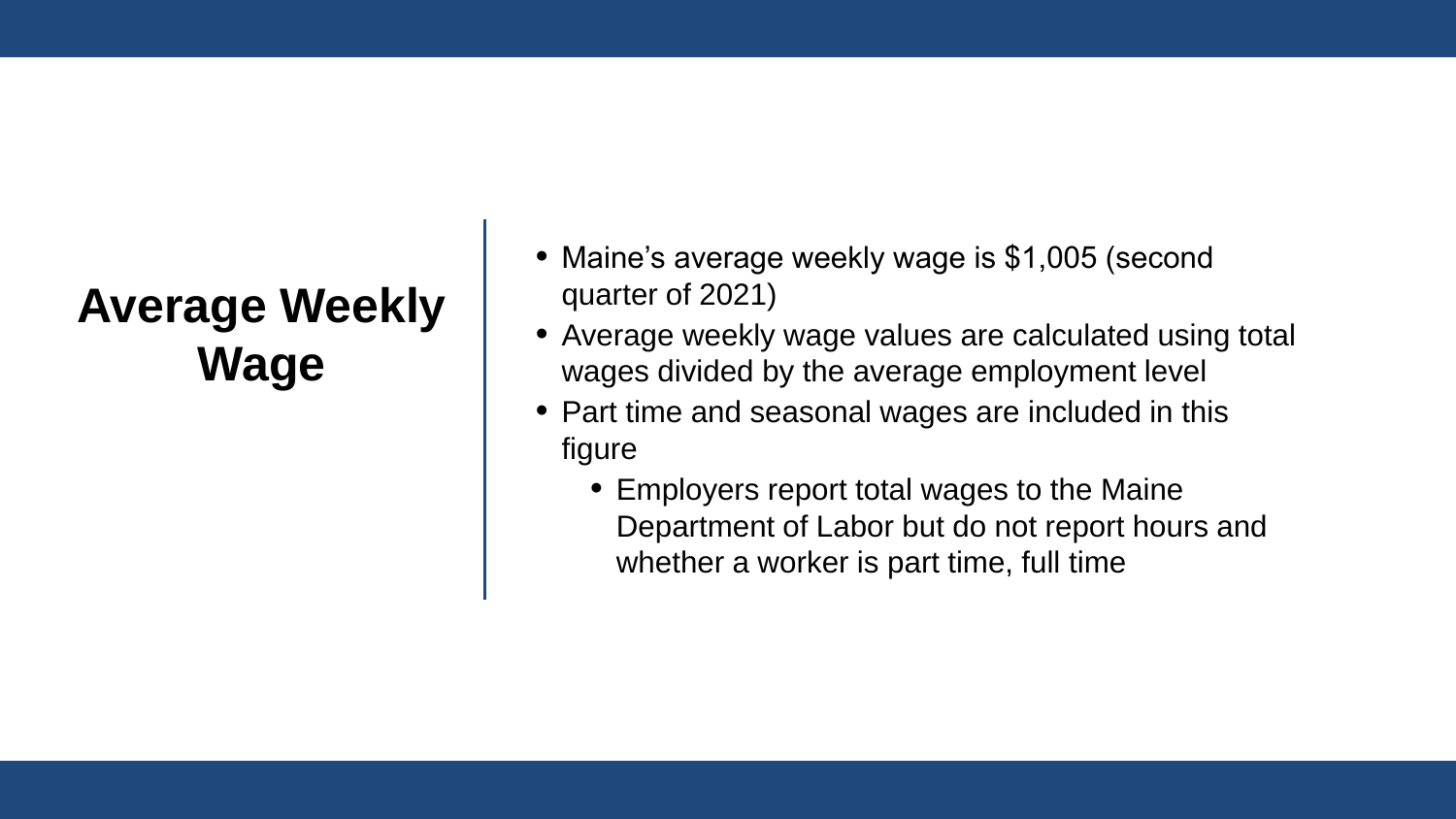**Private Sector Employers** *by Employer Size, 2021*



- About 5 out of 6 Maine jobs are in the private sector and 1 out of 6 jobs are in local, state or federal government
- There are just under 36,500 private sectors firms employing workers in Maine
- 98 percent of these firms employ less than 100 workers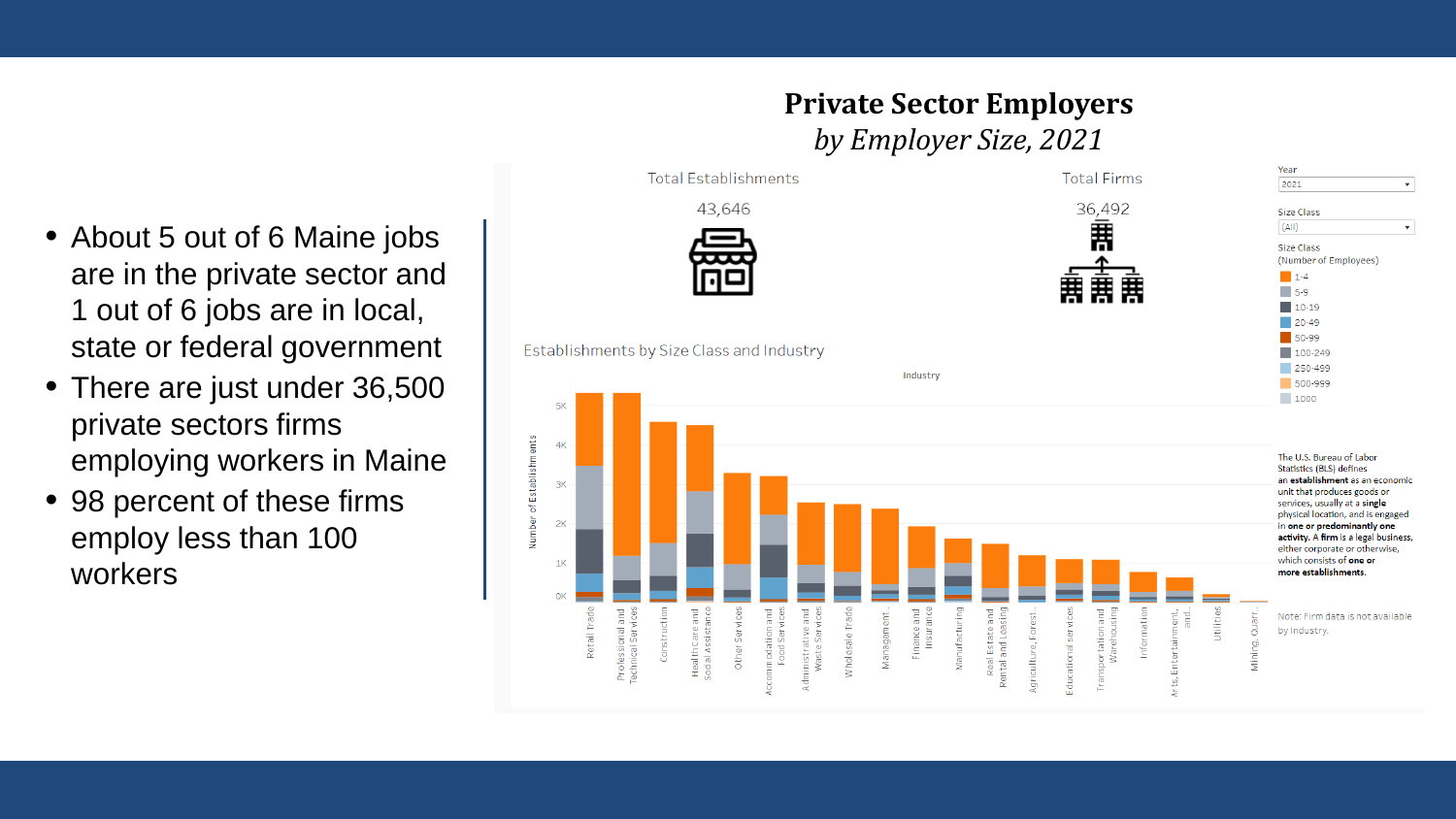

 However, just under half of private sector jobs in Maine are within firms with 100 or more employees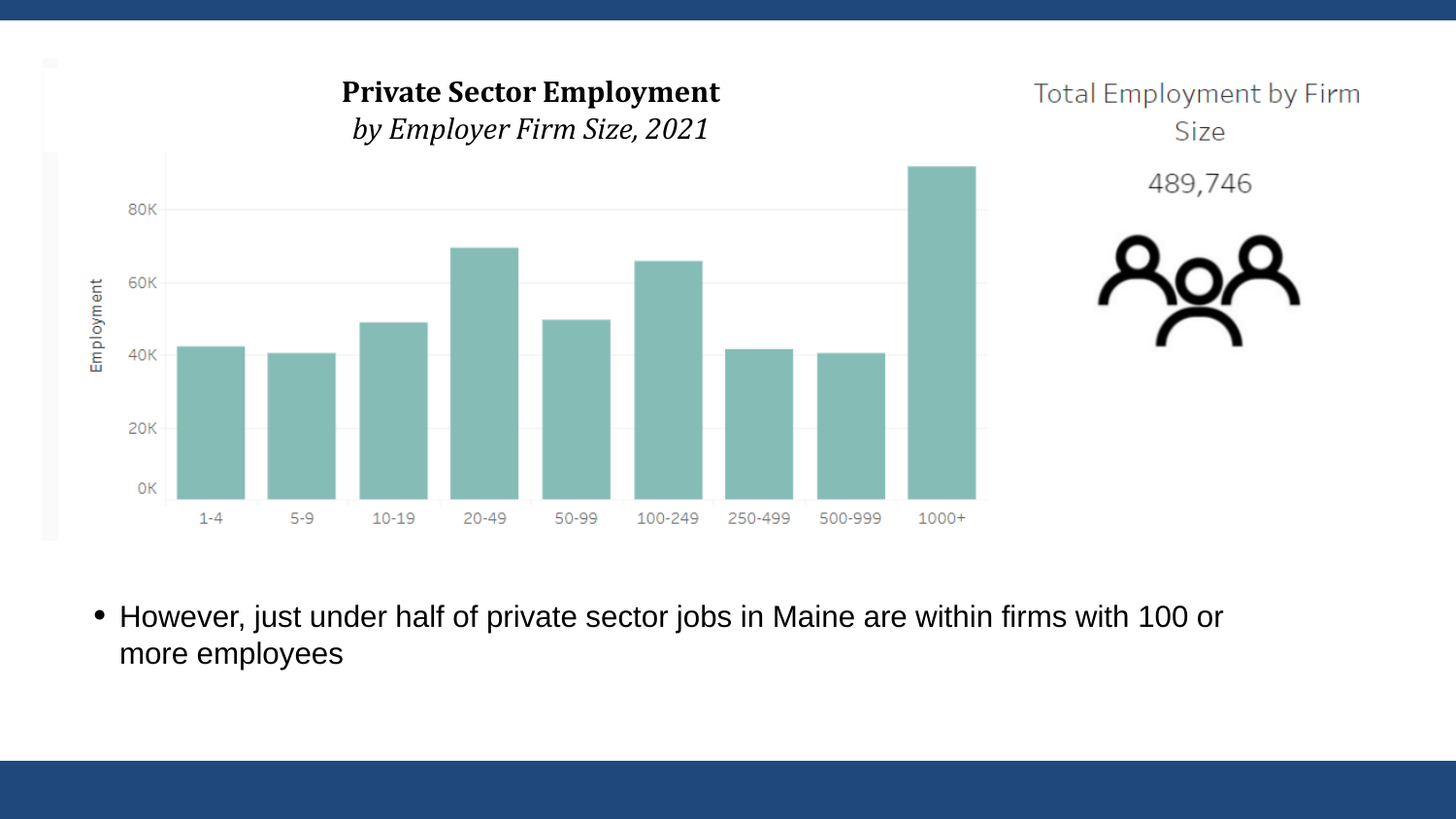#### **Maine Working Age Population**  *by Disability Status*

- Employment rates are lower among the population with a disability
- Disabilities are more prevalent among older age groups. Among Maine's total population (working age and non), 41 percent of those with a disability are age 65 or older